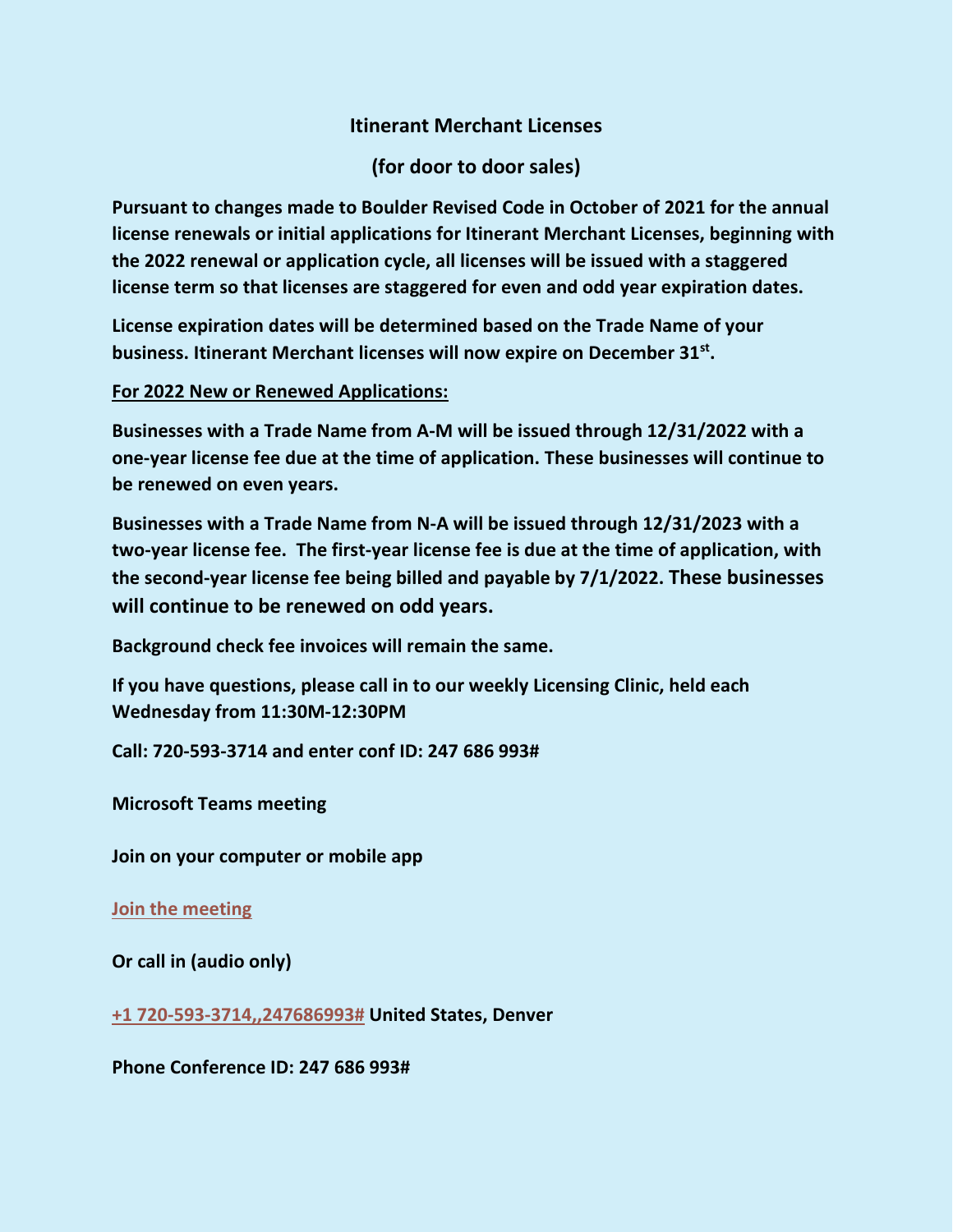

### **ITINERANT MERCHANT LICENSE APPLICATION / RENEWAL FORM**

## **Please refer to the Online CSS Application Submission Instructions for filling your application and paying of application fees. For BACKGROUND CHECK fees you will be invoiced separately by City Licensing Staff.**

### *You must apply for a license at least 2 weeks prior to beginning door‐to‐door sales.*

You may not begin business in the City of Boulder until you have your itinerant merchant and sales tax licenses in your possession. *Please renew your itinerant merchant license at least 2 weeks before your expiration date.* Renewed licenses will be sent to your mailing address or emailed to your email address – please ensure that we have the correct information. Late applications are not accepted. If using this form for a new license, you must complete all fields. **If using as a renewal, please complete all information and note if the information has changed since last year.**

## **2022 new application/renewal yearly license fee: \$66.00 + \$7 per person for background check**

|                                                                                                                                                                                      | <b>New</b><br>Renewal                                                                                                |             |                                                                                                                                                                                                                                    |
|--------------------------------------------------------------------------------------------------------------------------------------------------------------------------------------|----------------------------------------------------------------------------------------------------------------------|-------------|------------------------------------------------------------------------------------------------------------------------------------------------------------------------------------------------------------------------------------|
| <b>Business/Applicant:</b>                                                                                                                                                           | <u> 1989 - Johann John Stone, markin fan it ferstjer fan de ferstjer fan it ferstjer fan it ferstjer fan it fers</u> |             | Business phone <u>contained</u> and the set of the set of the set of the set of the set of the set of the set of the set of the set of the set of the set of the set of the set of the set of the set of the set of the set of the |
|                                                                                                                                                                                      |                                                                                                                      |             |                                                                                                                                                                                                                                    |
| Trade name (DBA):                                                                                                                                                                    |                                                                                                                      |             |                                                                                                                                                                                                                                    |
| <b>Business type:</b><br><b>Individual</b><br>For new applications and renewals, for individual or partnership businesses, please complete the following information for each owner: | Partnership<br><b>Home Address</b>                                                                                   | Corporation | <b>LLC</b><br>Date of Birth                                                                                                                                                                                                        |
| <b>Name</b>                                                                                                                                                                          |                                                                                                                      |             |                                                                                                                                                                                                                                    |
|                                                                                                                                                                                      |                                                                                                                      |             |                                                                                                                                                                                                                                    |
| For new applications and renewals, for corporation and LLC businesses, please complete the following information for each member/officer:                                            |                                                                                                                      |             |                                                                                                                                                                                                                                    |
| <b>Name</b>                                                                                                                                                                          | <b>Home Address</b>                                                                                                  |             | Date of Birth                                                                                                                                                                                                                      |
| Pres./Mgr.                                                                                                                                                                           |                                                                                                                      |             |                                                                                                                                                                                                                                    |
| <b>VP</b>                                                                                                                                                                            |                                                                                                                      |             |                                                                                                                                                                                                                                    |
| Sec.                                                                                                                                                                                 |                                                                                                                      |             |                                                                                                                                                                                                                                    |
| Tres.<br>$\mathbf{v}$ and $\mathbf{v}$ and $\mathbf{v}$                                                                                                                              | the contract of the contract of the contract of the contract of the contract of the contract of the contract of      |             |                                                                                                                                                                                                                                    |

 **Yes, I have a valid sales and use tax for business license in good standing with the City of Boulder.** 

**Please also indicate if the sales tax staff have received the required \$500 sales tax deposit.** 

**If not, you must apply for a sales tax license and provide proof of sales tax license or application before this license will be issued.**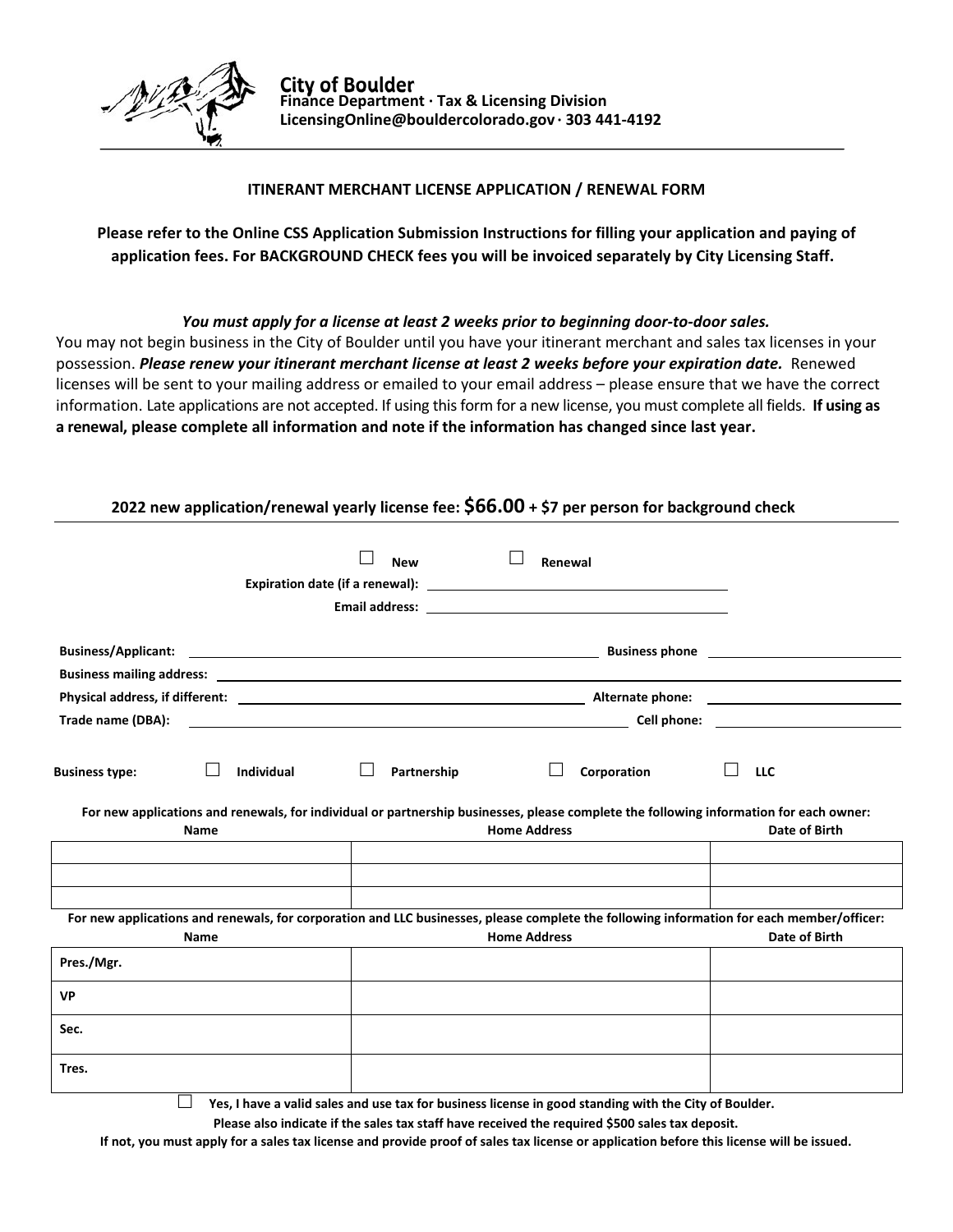**Describe in detail the type of goods/services you will sell:** 

#### **Please provide vehicle information used by all solicitors who will work under this license (attach additional sheet as needed):**

| Make | Model | Color | License plate number |
|------|-------|-------|----------------------|
|      |       |       |                      |
|      |       |       |                      |
|      |       |       |                      |

#### **For each person who will sell door‐to‐door, please complete the following and attach a legible copy of each individual's valid driver's license or state issued identification**

| Name | <b>Title for Business</b> | <b>Date of Birth</b> |
|------|---------------------------|----------------------|
|      |                           |                      |
|      |                           |                      |
|      |                           |                      |
|      |                           |                      |
|      |                           |                      |
|      |                           |                      |
|      |                           |                      |
|      |                           |                      |
|      |                           |                      |
|      |                           |                      |
|      |                           |                      |
|      |                           |                      |
|      |                           |                      |
|      |                           |                      |
|      |                           |                      |
|      |                           |                      |
|      |                           |                      |
|      |                           |                      |
|      |                           |                      |
|      |                           |                      |

**OATH OF APPLICANT** I hereby certify under penalty of perjury in the second degree, that the above statements & all attachments are true and correct to the best of my knowledge.

Signature of applicant \_\_